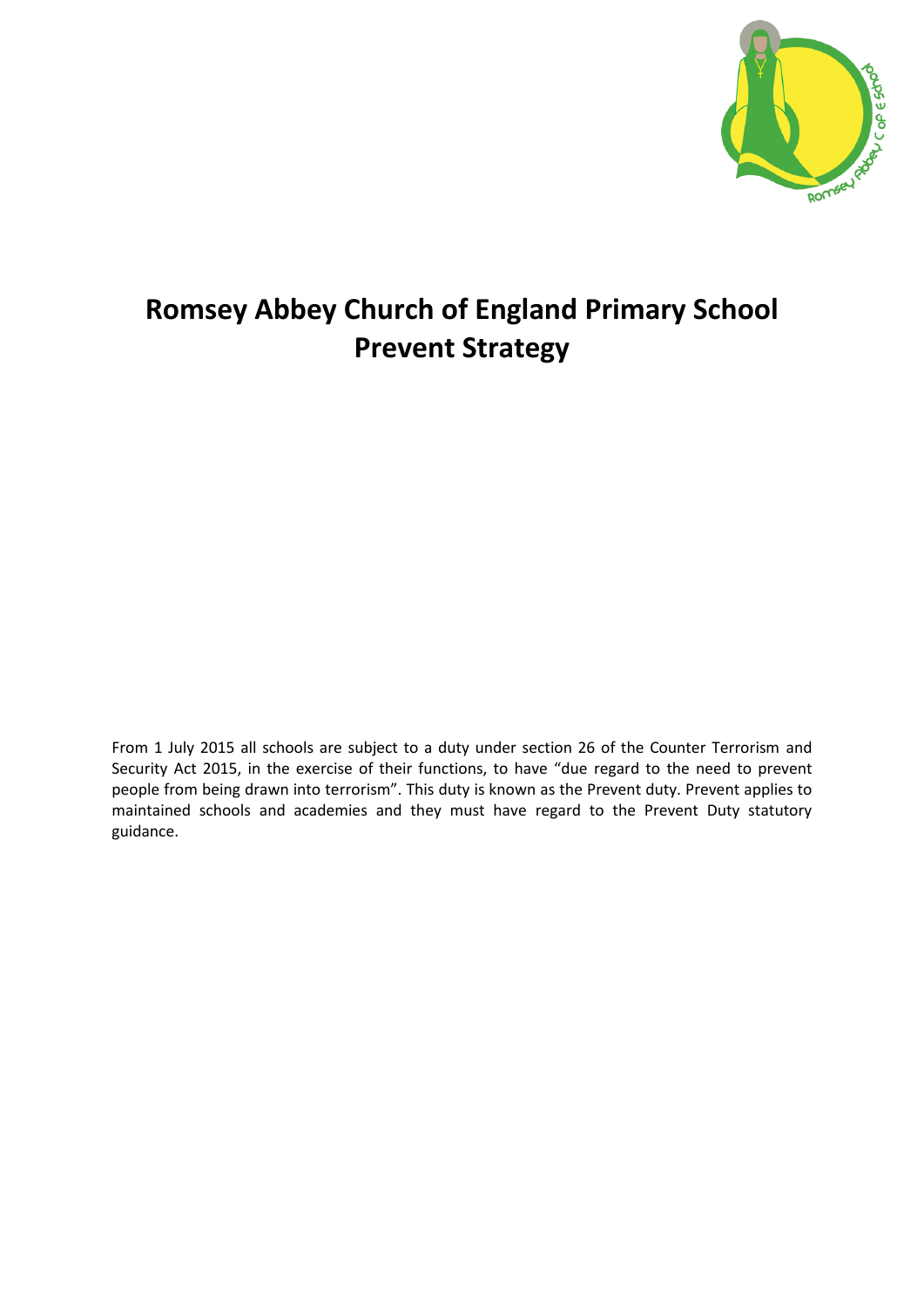As a school we actively promote equality and diversity, tackle bullying and discrimination and narrow any gaps in achievement between different groups of children and learners. We actively promote British values and make sure that safeguarding arrangements to protect children, young people and learners meet all statutory and other government requirements, promote their welfare and prevent radicalisation and extremism. Schools should be safe places in which children and young people can understand and discuss sensitive topics, including terrorism and the extremist ideas that are part of terrorist ideology, and learn how to challenge these ideas. The Prevent duty is not intended to limit discussion of these issues. Schools should, however, be mindful of their existing duties to forbid political indoctrination and secure a balanced presentation of political issues. These duties are imposed on maintained schools by sections 406 and 407 of the Education Act 1996.

Through the provision of SMSC at Romsey Abbey C.E. Primary School we will:

•enable pupils to develop their self-knowledge, self-esteem and self-confidence;

•enable pupils to distinguish right from wrong and to respect the civil and criminal law of England;

•encourage pupils to accept responsibility for their behaviour, show initiative and understand how they can contribute positively to the lives of those living and working in the locality of the school and to society more widely;

•enable pupils to acquire a broad general knowledge of and respect for public institutions and services in England

•promote further tolerance and harmony between different cultural traditions by enabling students to acquire an appreciation of and respect for their own and other cultures

•encourage respect for other people

Together: We Learn, We Share, We Pray, We Care.

•encourage respect for democracy and support for participation in the democratic processes, including respect for the basis on which the law is made and applied iiEngland.

A whole school approach

- Live our school values
- Ensure E-Safety procedures/ protection are in place
- Teach a broad RE curriculum
- Focus on the contribution of PSHE and Citizenship
- Ensure that there is a strong pastoral system
- Enable and encourage Pupil voice
- Follow policies and procedures

Use of IT within the school

The school will ensure children are safe from terrorist and extremist material when accessing the internet in school, including by establishing appropriate levels of filtering.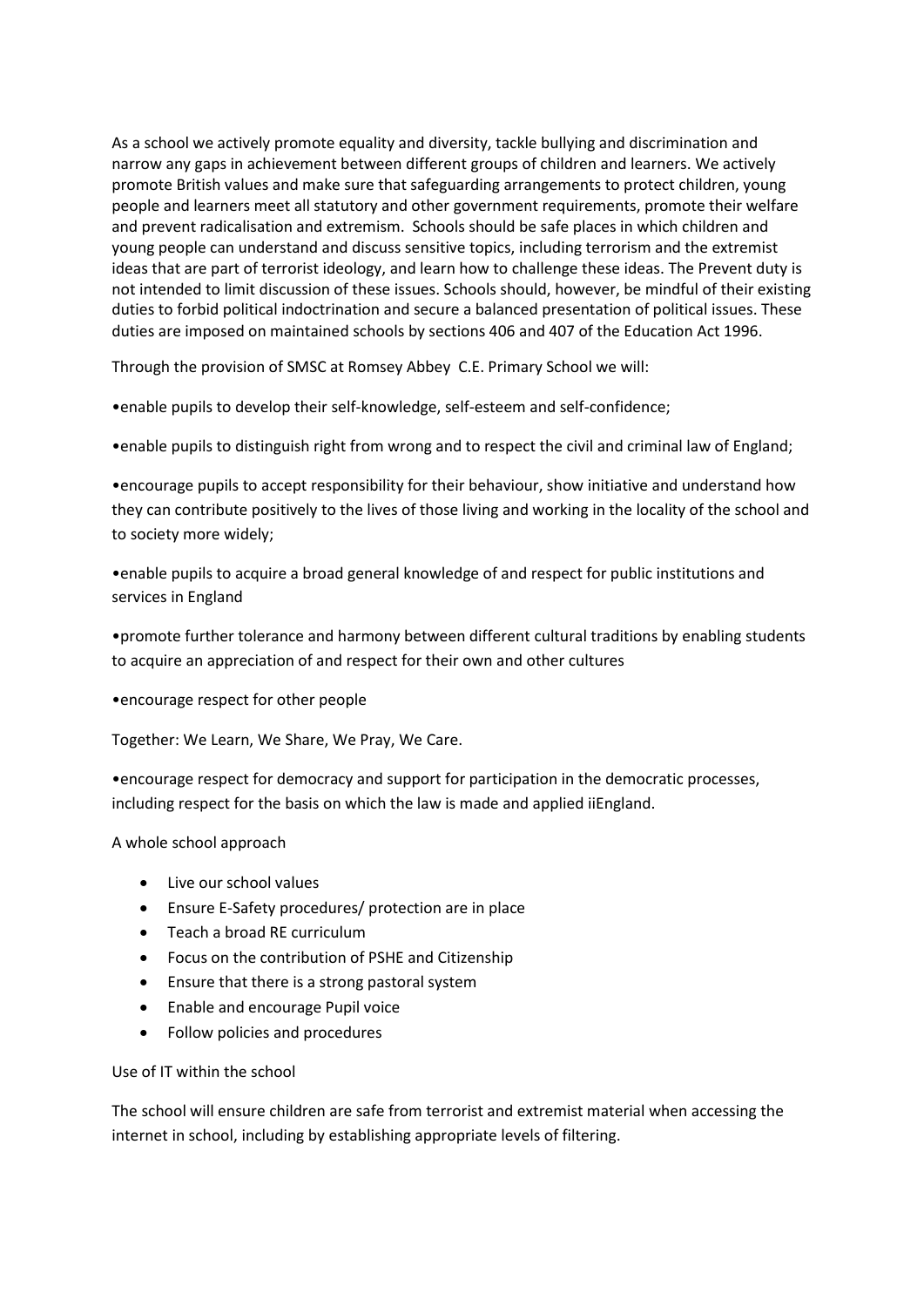The Prevent Duty for Schools –June 2015

•It is essential that staff are able to identify children who may be vulnerable to radicalisation and know what to do when they are identified.

•Protecting children from the risk of radicalisation should be seen as part of schools' wider safeguarding duties

•Build pupils' resilience to radicalisation by promoting fundamental British values and enabling them to challenge extremist views.

Promoting British Values through SMSC

•It is expected that pupils should understand that while different people may hold different views about what is 'right' and 'wrong', all people living in England are subject to its law.

•The school's ethos and teaching supports the rule of English civil and criminal law

•Pupils should be made aware of the difference between the law of the land and religious law.

Specific Safe Guarding Issues to be aware of:

•Child sexual exploitation (CSE)

- •bullying including cyber-bullying
- •faith abuse
- •radicalisation

Fundamental British values – an explanation

•Schools should promote the fundamental British values of democracy, the rule of law, individual liberty, and mutual respect and tolerance of those with different faiths and beliefs.

•Actively promoting the values means challenging opinions or behaviours in school that are contrary to fundamental British values.

•Attempts to promote systems that undermine fundamental British values would be completely at odds with schools' duty to provide SMSC.

•The Teachers' Standards expect teachers to uphold public trust in the profession and maintain high standards of ethics and behaviour, within and outside school. This includes not undermining fundamental British values.

The Counter Terrorism and Security Act 2015

Section 26 of the Counter-Terrorism and Security Act 2015 (the Act) places a duty on certain bodies including schools in the exercise of their functions, to have "due regard to the need to prevent people from being drawn into terrorism".

www.gov.uk/government/publications/prevent-duty-guidance